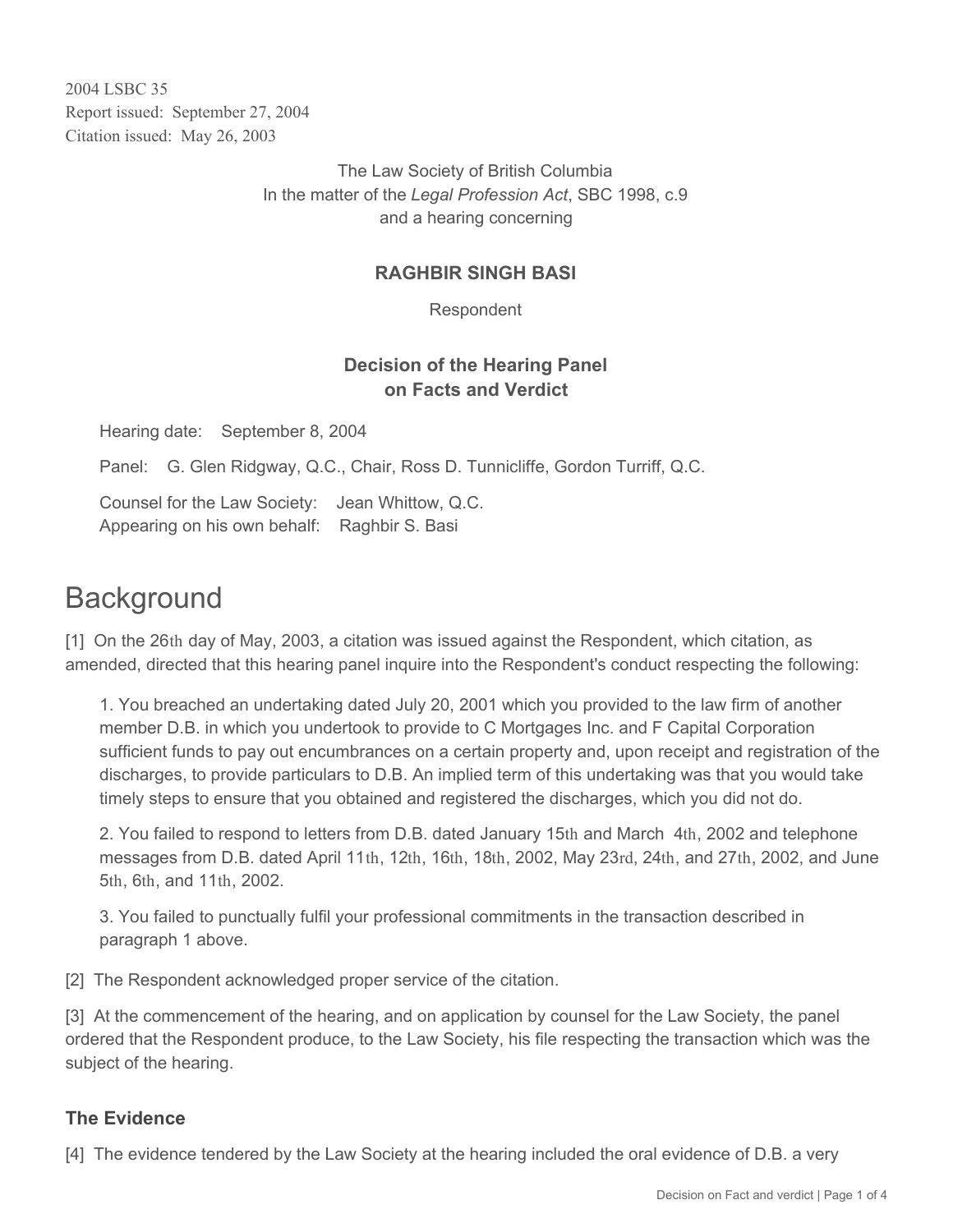experienced Victoria real estate lawyer, and James Dent, a Law Society staff lawyer. In addition, a book of documents, including correspondence, was entered as an Exhibit.

[5] D.B. gave evidence that he acted on behalf of the purchaser of residential property and also acted for the financial institution providing the financing for the purchase. The Respondent acted for the Vendor.

[6] By letter dated July 18, 2001, D.B. forwarded documents to the Respondent for execution by the Vendors on undertakings on the part of D.B. as to the disposition of those documents upon their return. D.B.'s letter to the Respondent further provided:

The sale proceeds will be payable to your firm 'In Trust' on the following undertaking to pay the sum required to legally obligate the charge holder to provide your office with a registrable Form C-Release, to apply for registration of said Release forthwith upon receipt, and advise our office of its registration in due course for each of the following charges presently registered against title.

The letter listed the nine charges so registered and also placed the Respondent on the undertaking to pay the 2001 property taxes.

[7] By letter dated July 20, 2001, the Respondent returned the executed documents to D.B. and stated in his letter:

We therefore undertake that upon receipt of sale proceeds we will provide to C Mortgages Inc. and F Capital Corporation sufficient funds to obligate them to respectively discharge Mortgage A, Mortgage B, and Assignment of Rents C, registered against title. Upon receipt and registration of the discharge, we will provide particulars to you.

(The balance of the nine charges having already been discharged.)

[8] Some six months later, on January 15, 2002, D.B. wrote to the Respondent indicating he had not had a report from the Respondent with respect to the discharges.

[9] On March 4, 2002, D.B. again wrote to the Respondent for this report.

[10] A title search dated June 19, 2002, disclosed that the title had not been cleared of the three encumbrances referred to in the July 20, 2001, undertaking.

[11] D.B. testified that he could not report to his client, the financial institution, as the client's security had not been perfected by the clearing of the prior financial charges.

[12] D.B.'s testimony was that it was his experience in the conveyancing practice in Victoria that there was an implied term of the undertaking that the discharge of encumbrances was to be accomplished in a reasonably prompt fashion.

[13] Having had no response from the Respondent, and with the charges still on title, D.B. referred the matter to the Law Society of British Columbia, to the attention of the Professional Conduct Committee. This was done by letter dated June 20, 2002.

[14] By Order pursuant to Law Society Rule 4-43 made September 6, 2002, an audit of the Respondent's books, records and accounts was performed by Law Society staff in September of 2002.

[15] The audit disclosed that the Respondent was in possession of the required executed discharge relating to two of the three prior charges remaining on title, namely the Mortgage and Assignment of Rents in favour of F Capital Corporation.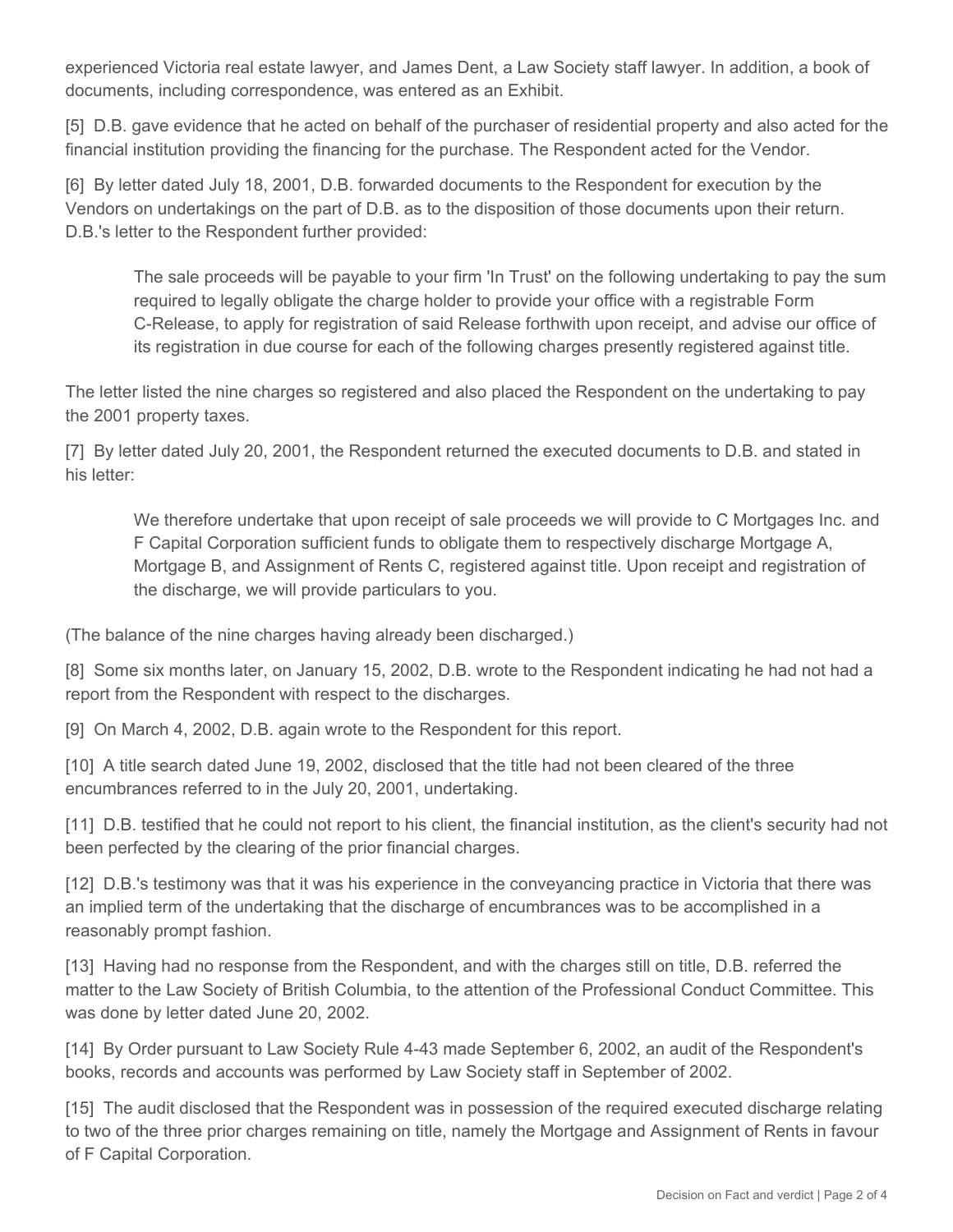[16] That Release was submitted to the Victoria Land Title Office on November 7, 2002, and those two charges were cleared from title. The audit also disclosed that sufficient funds to pay off the third charge, namely the mortgage in favour of C Mortgages Inc., had been submitted to C Mortgages Inc. some fourteen months previously, that is, by letter dated July 25, 2001.

[17] The evidence indicated that C Mortgages Inc. had not provided an executed discharge, and in fact, as at the date of the hearing, had not provided such discharge. As a result, the charge in favour of C Mortgages Inc. remains on title.

#### **Submissions**

[18] At the close of the case on behalf of the Law Society, Counsel for the Law Society submitted that the panel should amend the citation so that paragraph 2 of the Schedule thereto would now read:

He failed to respond to letters from D.B. dated January 15th and March 4th, 2002.

[19] The panel ordered that the citation be so amended.

[20] The Respondent declined to give evidence, but acknowledged that he was guilty of the conduct specified in paragraph 2 of the citation, as amended, and that such conduct amounted to professional misconduct.

[21] The Respondent further acknowledged that the conduct attributed to him in the evidence called by the Law Society was truthful and accurate, but that such established only that he had failed to punctually fulfill his professional commitments in the subject transaction. He submitted that the evidence was such that it did not establish that he had breached his undertaking as set out in the letter of July 20, 2001.

[22] Counsel for the Law Society submitted that the conduct of the Respondent was a breach of undertaking as specified in his letter of July 20, 2001, and further, that although there was not a specific time frame with respect to the completion of the tasks for which the undertaking was given, there was an implied term that these tasks would be undertaken and completed within a reasonably prompt period of time.

[23] Counsel for the Law Society provided a book of authorities with particular reference to *Kutilin v. Auerbach* (B.C.C.A., 34 B.C.L.R. 23) and the decision of the hearing panel on facts and verdicts in the matter of *Eric Bernard Heringa*, February 25, 2003, [2003] LSBC 10. The panel notes that the decision of the panel in *Heringa* was upheld by the Court of Appeal. *The Law Society of British Columbia v. Heringa*, B.C.C.A. (2004) BCJ 377.

[24] In upholding the decision of the hearing panel, the Chief Justice stated:

The heart of the panel's reasoning is, in my opinion, found in these words:

(37) Undertakings are not a matter of convenience to be fulfilled when the time or circumstances suit the person providing the undertaking; on the contrary, undertakings are the most solemn of promises provided by one lawyer to another and must be accorded the most urgent and diligent attention possible in all of the circumstances.

(38) The trust and confidence vested in lawyers' undertakings will be eroded in circumstances where a cavalier approach to the fulfillment of undertaking obligations is permitted to endure. Reliance on undertakings is fundamental to the practice of law and it follows that serious and